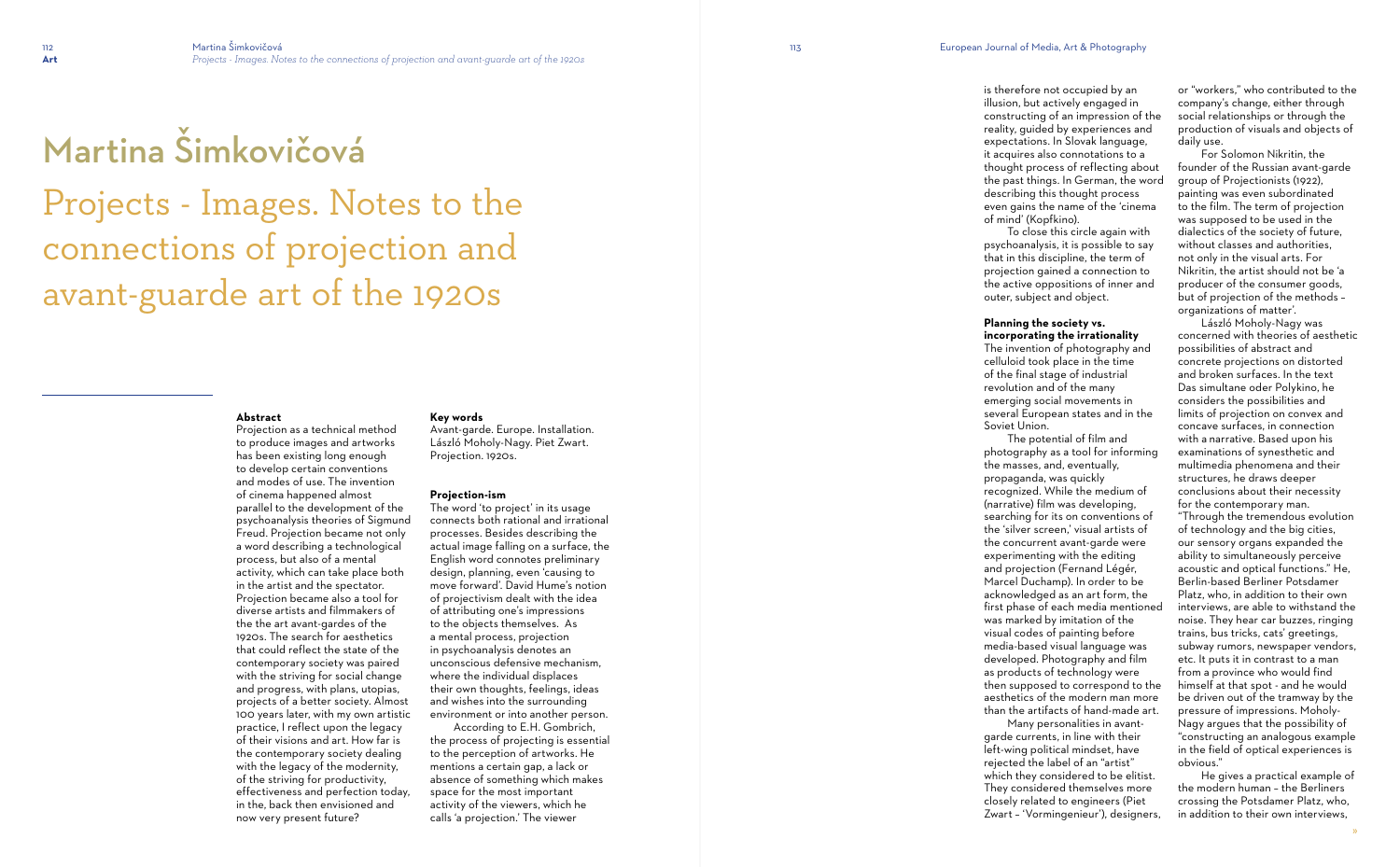are able to withstand the noise. They hear at once car buzzes, ringing trains, bus tricks, cats' greetings, subway talks, newspaper vendors, etc. Moholy-Nagy puts these people in contrast to a man from a province who would suddenly find himself at that spot – and who would be standing in the middle of the tramway tracks, overwhelmed by all of the impressions. Moholy-Nagy argues that the possibility of "constructing an analogous example in the field of optical experiences is obvious." The designer creates a court about the recipient: Modern optics and acoustics as a means of artistic creation can only be understood by man open to the present - and only then can he enrich it.

 The designer draws finally in his essay a judgement about the recipient: Modern optics and acoustics as a means of artistic creation can only be understood by man open to the present - and only then can he enrich it as well.

#### **Utopia and (n)ostalgia**

The European modernity could be viewed as a search for productivity. Experiencing crisis in the 2000s, one of the strategies in visual arts to search in the past for the possibilities of change ('archaeologic turn?').

 Contemporary nostalgia, and often ostalgia, works with a different perception of time. Today's type of nostalgia could be understood as craving for the visions of the future which have been clear – craving for the utopias of modernity. Ostalgia – craving for the former socialist establishment, respectively subjective experiences associated with it, could be also seen as a part of the concept of modernity (although ostalgia is often referred to as cultural retro-pop-production).

 Ostalgia for socialist modernism, is, said with the words

of Jan Zále šák, more of a wish in the contemporary art to have some inheritance, and perhaps the future that would not be attached to a consumer society, an alternative to it.

> Martina Z. Šimkovi čová works with analogue and digital photography, site-specific projections and visual environments for music performances. In 2017, she was awarded the Ernst-Mach-Stipendium (ÖAD) and nominated for the Ö1 Talentenstipendium. For her series Pressburg, she was awarded the Stipend of the City of Bratislava at the Slovak Press Photo 2013. For the artistic books Domov(ina) – Heim(at), she was nominated for the Vienna PhotoBoo Award in 2016. Solo and group exhibitions throughout Slovakia, Austria, Germany, Czech Republic. At the moment, preparing her diploma at the Academy of Fine Arts, Department of Art and Photography.





# **Working on it: Homage to the avant-guarde**

…is there no dynamic man of action, the rebel, who will help determine the aspect of the collective expression of tomorrow? If you consider this question, you'll know that making beautiful creations for the sake of their aesthetic value will have no social significance tomorrow, will be meaningless selfgratification. Every era contains the conditions for providing a rebel.

## (ascribed to) Piet Zwart

Inspiration for this work in progress - series of objects were the graphic and typographic works by László Moholy-Nagy and El Lissitsky. The forms of the objects and the compositions they create merge into the space. The photographs used show architecture of 1950s-2000s in Slovakia, Austria and the Netherlands, to think of the continuity of the ideas mentioned above. The work consists of objects – assemblages from foil prints with dimensions varying from 15 x 20 cm to 30 x 40 cm and light, the installation depends on the space.

#### **Bibliography**

DOUGLAS, S., EAMON, CH., [eds.]: Art of Projection. Ostfildern : Hatje Cantz Verlag, 2009. KRÁLIK, Ľ.: Stru č n ý etymologick ý slovník sloven činy. Bratislava : Veda - Vydavate ľstvo SAV, 2015. MOHOLY-NAGY, L.: Das simultane oder Polykino. Medienkunstnetz.

[online]. 1927. [2017-01-08]. Available at: <http://www.medienkunstnetz. de/quellentext/24/>. NIKRITIN, S.: Solomon Nikritin. In: Monoskop.org. [online]. 2015. [2017-01-07]. Available at: <https:// monoskop.org/Projectionists>. OXFORD DICTIONAIRIES: Projection. In: Oxford Dictionairies. [online]. 2017. [2017-02-05]. Available at: <https://en.oxforddictionaries. com/definition/projection>. ZÁLE ŠÁK, J.: Minulá budoucnost. Sou časné um ění na cest ě od archeologie k anga žovanosti. Brno : Vysoké u čení technické, 2013.

Mgr. art. Martina Šimkovi čová, ArtD. Academy of Fine Arts Vienna Augasse 2-6 1090 Vienna Austria martina@simkovicova.info

#### **Profile of the author**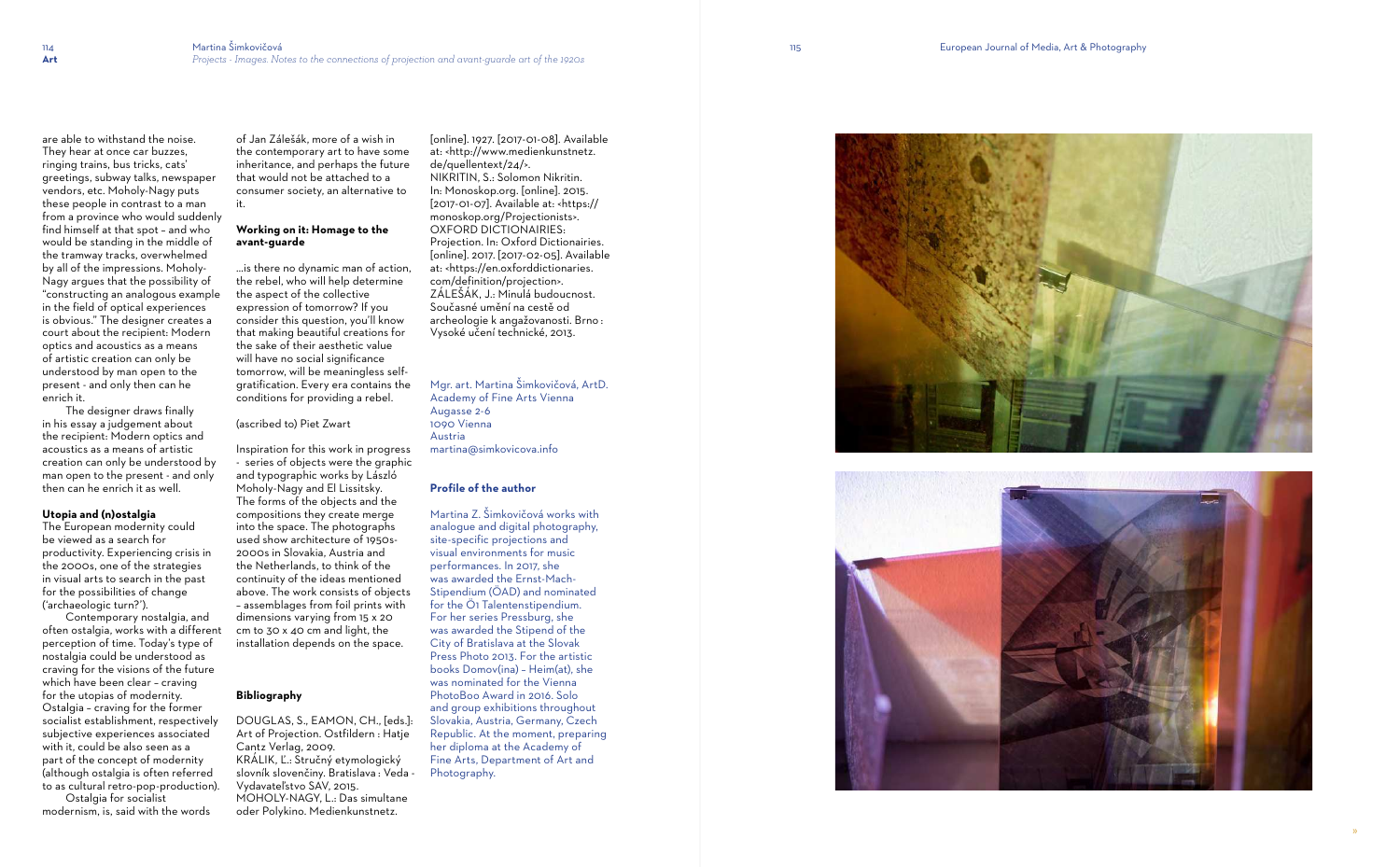







# 117 European Journal of Media, Art & Photography